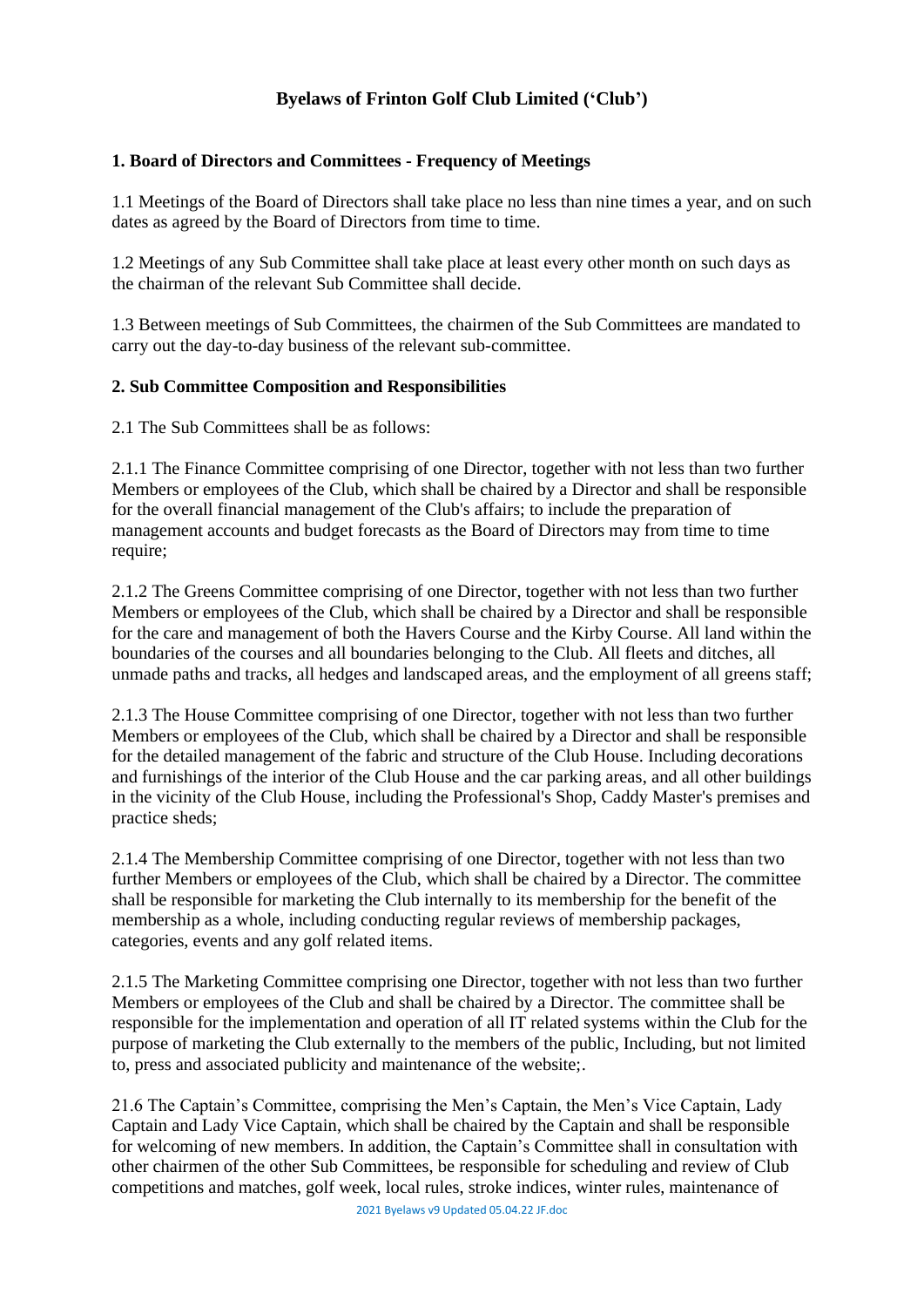standards of etiquette, monitoring and reporting on problems that relate to the playing of golf at the Club and the social side of golf generally;

2.1.7 The Handicap Committee, comprising of the Golf Manager and not less than two Members appointed by the Board of Directors which shall be chaired by the Golf Manager, shall report to the Captain's Committee and shall be responsible for review of handicaps in alignment with the World Handicap Index as and when if necessary.

2.1.8 The quorum for all Sub Committees shall be not less than three members of the relevant Sub Committee of which one member must be a Director.

2.1.9 All Sub Committees shall have power to appoint a member or members of its Sub Committee at any time and for any purpose and whether to fill a vacancy or not.

### **3. Election of Directors and Office**

3.1 Subject to articles 15.3 and 16.2 to 16.6 (inclusive), the election of a Director shall take place in the following manner:

(a) Any two Voting Members of the Club may nominate any other Voting Member, being a Member of not less than three years standing or being a holder of an Honorary Post, to serve as a Director, having previously received his assent.

(b) The name of each such Voting Member so nominated, together with the names of his proposer and seconder, must be sent in writing signed by all three of them to the Board of Directors at least 28 days before the annual general meeting.

(c) A list of the candidates' names in alphabetical order, with the proposers' and seconders' names, must be posted in a conspicuous place in the clubhouse of the Club for at least 14 days immediately preceding the annual general meeting.

(d) Balloting lists must be prepared (if necessary) in alphabetical order.

(e) Each Voting Member present at the annual general meeting and qualified to vote, may vote for any number of candidates not exceeding the number of vacancies. Voting by proxy and postal votes shall also be available for those Voting Members who are unable to attend the AGM.

(f) If insufficient candidates are nominated or elected, the Board of Directors may co-opt a Voting Member or Voting Members to fill the remaining vacancy or vacancies. Such co-opted Voting Members can serve until the next AGM whereupon should they wish stand for election.

(g) If any candidate declines to serve after being elected, the candidate who has the next largest number of votes must be deemed to be elected.

(h) If two or more candidates obtain an equal number of votes, the Board of Directors must select by lot from such candidates, the candidate or candidates who is or are to be elected.

3.2 Subject to articles 15.3 and 16.2 to 16.6 (inclusive), members of Office shall be elected by the Members as follows:

(a) The Chairman shall be elected by the Board of Directors at the first meeting of the Board of Directors following each annual general meeting;

(b) The election of a President shall be conducted by a ballot. The elected President shall serve for a term of three years and may hold office more than once; Past Captains, Past Presidents and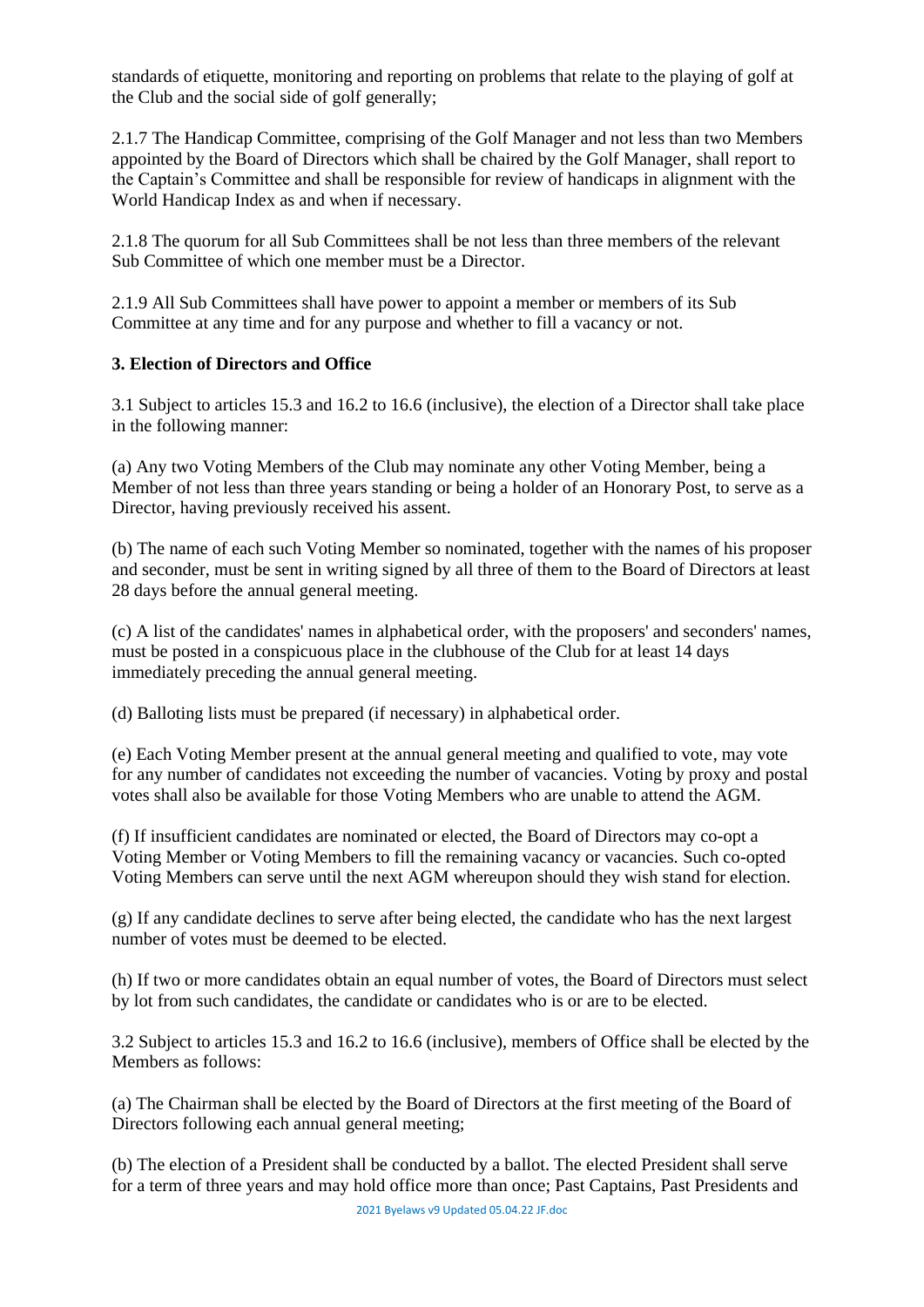Directors who are no longer Members, shall not have a voting privilege for any position within the club. An addendum to the president election process can be found at the end of these byelaws.

(c) The Club Solicitor shall be elected annually and shall be eligible for re-election without limit of time;

(d) The Captain, Lady Captain, Vice-Captain and Lady Vice-Captain shall be elected annually;

(e) All casual vacancies arising amongst the members of Office may be filled by the Directors;

(f) Any Member of Office appointed to fill a casual vacancy, must retire at the following annual general meeting, at which time they or any other Member duly nominated, will be eligible for reelection for the unexpired term of such position;

(g) The Board of Directors shall not appoint any Members to fill a casual vacancy if that person shall be precluded from seeking office under these Byelaws or the Articles.

### **4. Governance**

4.1 All officers and committee members will abide by rules of governance laid down by the Board of Directors, relating to the conduct of the business of all committees and the members of those committees.

4.2 The Board of Directors may from time to time make necessary amendments to the Byelaws. Authority of which is detailed within the Articles 24.1 and 24.2.

### **5. Categories of Members**

5.1 The following shall be the categories of membership of the Club upon incorporation having the rights set out below and subject to the restrictions provided in these Byelaws:

(a) '**Corporate Member**' means a corporate body of two or more persons elected as such pursuant to Byelaw 6, who together hold one membership at the Club and who are not within the definition of Playing Member;

(b) '**Country Home Member**' means a member as such pursuant to Byelaw 6, aged 18 or over, who is eligible to play golf on the Havers Course and Kirby Course and whose principal private residence is 50 miles from the club, as measured by the shortest distance via Google Maps; Their handicap index and Home Club status must be registered on the WHS platform under Frinton G.C.

(b1) **'Second Club Member'** means a member as such pursuant to Byelaw 6, aged 18 or over, who is eligible to play golf on the Havers Course and Kirby Course and be a Full Member of another reputable Affiliated Club & have their Handicap Index registered on the WHS Platform under that Club. Please be aware, this category of membership is not open to existing Havers members, unless moving at least 50 miles from Frinton Golf Club.

(c) '**Honorary Life Member**' means a person as an honorary life member pursuant to Byelaw 6, aged 18 and over, who may avail themselves of the amenities of the Club House or Premises. May use the golf course of the Club seven days a week and shall have all of the rights and privileges (subject to all the duties) of a Playing Member but without the obligation to pay an annual subscription, except in respect of his guarantee contained in Article 28.

(d) '**Honorary Member**' means a member elected as such pursuant to Byelaw 6, who shall be entitled to play over the Havers Course of the Club and to use the Club House.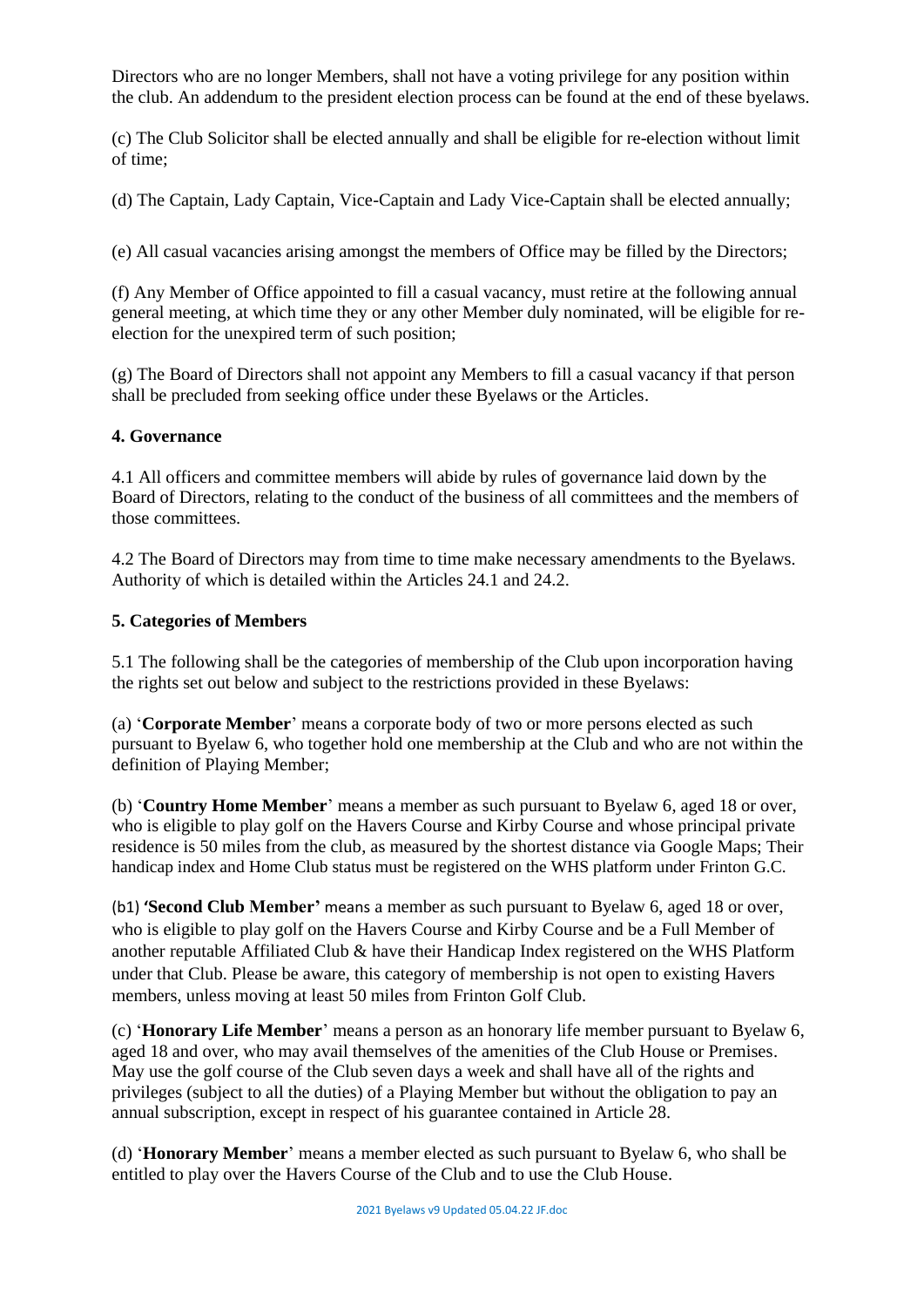(e) '**Junior Member**' means a member as such pursuant to Byelaw 6.5, being persons who has not attained the age of 18 on the 1st April, and who may avail themselves of the Club House and Premises. They may use the Havers Course or the Kirby Course of the Club seven days a week, at such times as are determined by the Board of Directors from time to time.

(f) '**Kirby Course Member**' means a member as such pursuant to Byelaw 6, aged 18 or over, who is eligible to play on the Kirby Course of the Club;

(g) '**Non-Playing Members**' means a male or female member as such pursuant to Byelaw 6, aged 18 or over, who are admitted to the social privileges of the Club House, but not full access to the Premises and are not entitled to use the golf course of the Club;

(h) '**Playing Members**' being members aged 18 and over, who may avail themselves of the amenities of the Club House or Premises and may use the golf course of the Club seven days a week;

(i) '**Social Friends**' means members as such pursuant to Byelaw 6;

(j) '**Social Members**' means members as such pursuant to Byelaw 6;

(k) '**Voting Members**' means Playing Members, Havers and Kirby Course Members, Past Presidents and Past Captains, Honorary and Honorary Life Members admitted as such pursuant to Byelaw 6.

(l) **'University Member'** means being in full time university residence and studying for a recognised degree within the UK (not distance learning).

5.2 The Board of Directors may from time to time create new categories of non-Voting Members who do not have full access and use of the Club House and/or Premises, and can determine entrance fees and subscription levels applicable to them.

### **6. New Members**

6.1 Any candidate for membership should initially be introduced to the Golf Manager. In addition the Director of Membership and the relevant Captain should also be introduced for the purpose of suitability. Thereafter an application to join should be submitted to the club.

Upon joining, a new Member will receive from the Board of Directors, notification in writing of their acceptance. The club shall furnish them with a copy of the Articles and Byelaws for the time being in force and request them to pay their annual subscription and or entrance fee if reintroduced. No Member shall enjoy any of the benefits or privileges of the Club until such payment in full shall have been made. If such payment is not made within one month from the date of the Club's notice of acceptance, the Board of Directors shall have power to declare such an application absolutely void.

6.2 Any person who has ceased to be a Member (other than by resignation at his or her own request) shall not be entitled to be admitted to the Premises.

6.3 A child under the age of 18 years may be elected as a Junior Member to play over the Club's course on such terms as the Board of Directors shall from time to time decide. Provided that no one may be a Junior Member after he or she has attained the age of 18 years, and until he or she does attain that age, shall not be entitled to purchase or consume or be served with intoxicating liquor from the Club Bar.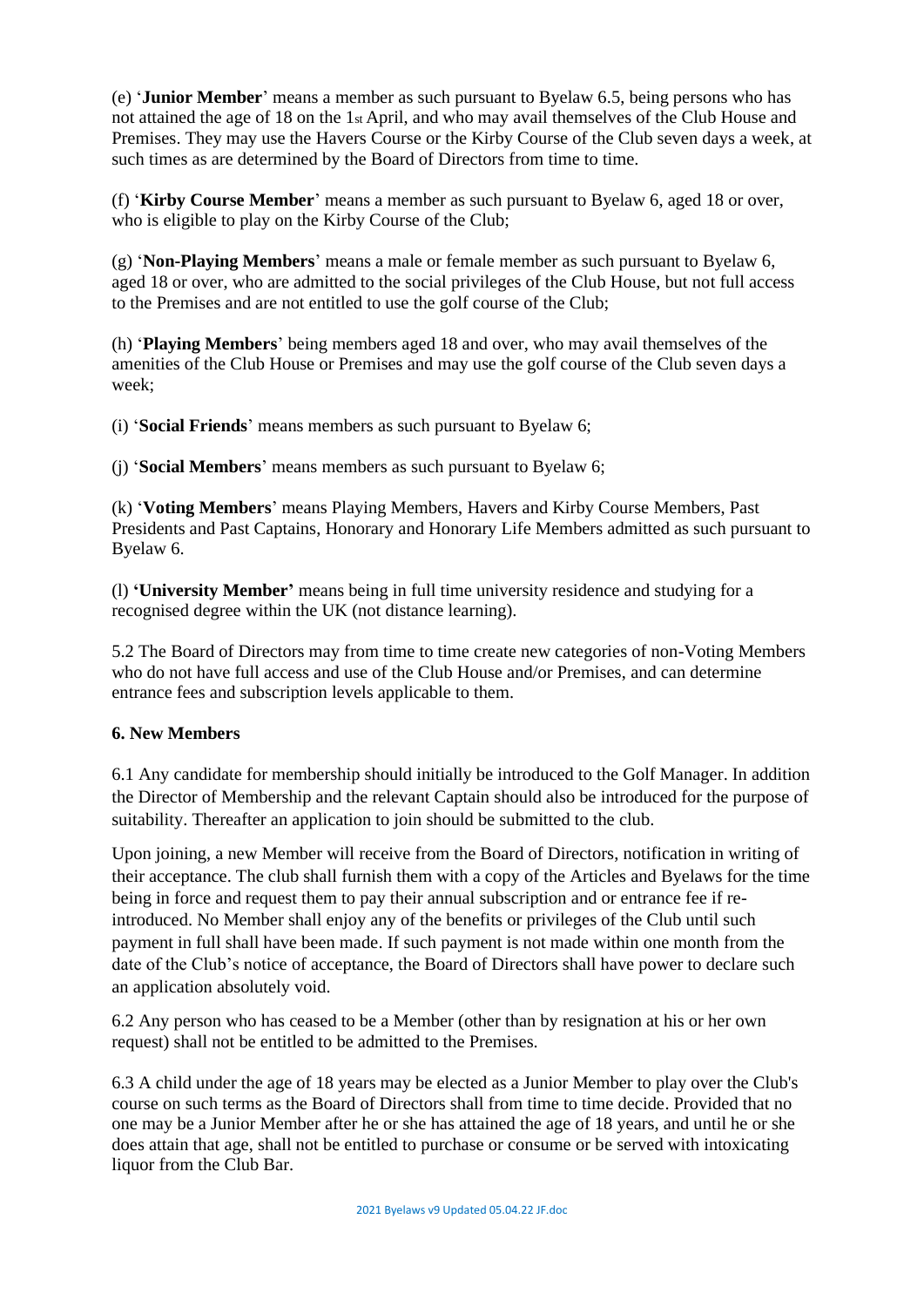6.4 The Board of Directors shall have the power to elect Honorary Members for such period as it may decide, but so that the total number of Honorary Members at any one time shall not exceed twelve.

6.5 On the recommendation of the Board of Directors, any person may, at any General Meeting of the Club, be elected an Honorary Life Member of the Club. A simple majority of those present in person or by proxy and entitled to vote shall be necessary to elect an Honorary Life Member.

### **7. Entrance Fees, Subscriptions and Levies**

7.1 Every Member shall pay a Member's subscription/renewal and any levy (including any swipe card levy) by the 1<sup>st</sup> April in each year. The annual subscription and entrance fee if applicable (including any levy/swipe card levy), be payable by Members of the Club, are to be such as the Board of Directors from time to time prescribe. Any such renewal fee that remains unpaid on or after the 1st April will preclude that member from entering any club competition (*refer section 11 Competitions*). The ability to book a casual tee time for existing members shall be extended until the 14th April, thereafter any unpaid renewing member will be removed from the club systems. In addition pre-booked tee times will also be deleted from the tee sheet. Any new Members joining from 1st May, shall pay such proportion of the annual subscription as the Board of Directors shall from time to time prescribe.

7.2 The Board of Directors may from time to time determine subscription levels taking into account age of Members, length of membership of the Club and other relevant factors.

7.3 A Playing Member may, at his or her option, become a Non Playing Member by giving notice to the Board of Directors in writing on or before the 1st April of his or her desire to do so. If a Non Playing Member plays over the course of the Club during the current financial year, he or she shall forthwith either pay the difference between the subscription for a Non Playing Member and a Playing Member, or pay the green fees in force at the time as the Board of Directors may determine.

7.4 Annual subscriptions and any levy (including any swipe card levy) are payable in advance of the 1<sup>*x*</sup> April in each year. Invoices for renewals will be posted to members by email (*or Royal Mail*) at least one month prior to the 1<sup>st</sup> April. Any Member whose subscription remains unpaid by no later than the 14<sup>th</sup> April, will in accordance with the Byelaws for the time being in force, be suspended from any or all of the privileges of membership. He or she may be reinstated at the discretion of the Board of Directors on such terms as the Board of Directors may decide. Unless abeyance has been applied a member's renewal subscription will be for the full year and not discounted pro-rata.

7.5 On the 14<sup>th</sup> April, any Member whose subscription is still in arrears, shall immediately cease to be a Member of the Club. They shall not be entitled to a vote at any meetings and forfeits all right to use the facilities of the Club and its property, unless the Board of Directors suspend the operation of this provision, which they may do as regards any particular Member on such terms as they determine at their discretion. He or she may, at the discretion of the Board of Directors, be re-instated on payment of all arrears. A Member who has ceased to be a Member under this article shall not, except by leave of the Board of Directors, be subsequently introduced as a visitor or guest.

7.6 The Board of Directors may in their absolute discretion, provide either generally or as respects any particular Member or Members for payment of annual subscriptions by instalments or by any other alternative credit or debit system approved by the Board of Directors from time to time. Where the Board of Directors has resolved in accordance with this Byelaw that the subscription of any particular Member may be paid by instalments or alternative credit or debit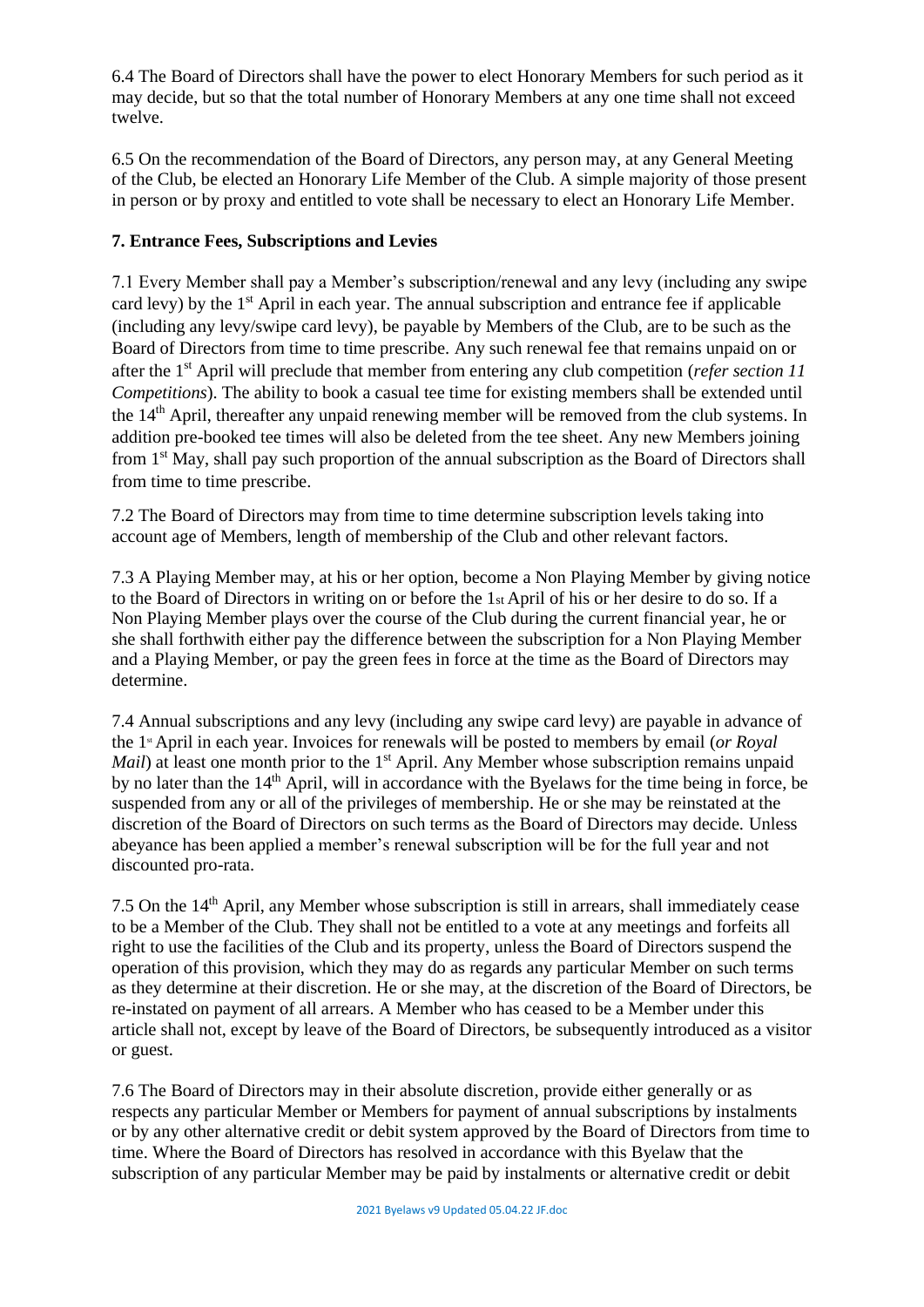system, this Byelaw 7 applies to non-payment of any instalment or alternative credit or debit system.

7.7 A Member absent abroad for the whole of any year shall not be liable for any subscription for that year, provided he or she shall have given to the Directors at the Club Office, previous notice in writing of his or her intention to be so temporarily absent, and the Board of Directors shall have accepted such notice of temporary absence. It shall not be necessary to give notice of any Meetings or otherwise to a Member abroad.

7.8 Any Member required to work away from home for a period in excess of one year shall not be liable for any subscription for that year, provided he or she shall have given to the Directors at the Club Office previous notice in writing of his or her intention to be temporarily absent, and the Board of Directors shall have accepted such notice of temporary absence.

7.9 Any Member who becomes ill and feels that it is unlikely that he or she will be able to play golf for a period in excess of six months, may be exempted from any subscription for such period at the discretion of the Board of Directors. Known as an abeyance period, this will need to be validated by a medical certificate where appropriate and a record held on file.

7.10 The procedures set out in the Appendix shall apply to any Member who becomes absent due to illness or injury.

7.11 A Non-Playing Member shall not be permitted to play over the Course without payment of a green fee.

### **8. Resignation of Membership**

8.1 Resignations should be received by the Club Office prior to the  $1<sup>st</sup>$  April, soon after the renewal invoice has been received by the Member. Upon receipt of resignation at this time, golf will be permitted until the 31st March of that year. Membership of the Club will cease on the 1<sup>st</sup> April. Resignations in any part of the year will not qualify for any full or part refunds.

8.2 Please be aware restrictions are in place for members wishing to re-join within two years. Members should direct any such requests to the Club Manager.

#### **9. Disciplinary Procedures**

9.1 The Club shall follow the model form Disciplinary Codes and Procedures (**Code**) as laid down from time to time by the National Golf Clubs' Advisory Association. A Disciplinary Panel shall consist of two Directors, nominated at Board level, to investigate any accusation made and conduct necessary interviews. Recommendations by the Disciplinary Panel shall be applied directly to the individual concerned. For the purposes of the Code and, for the avoidance of doubt, any reference to the 'General Committee' in the Code shall be construed as a reference to the 'Chairman of the Board of Directors', who along with an additional Director, shall be the Appeals Committee for the purposes of the Code.

9.2 When a Member is required to resign, he or she shall within seven days from the date of the notice of decision of the Disciplinary Panel or the Board of Directors (as applicable), resign his or her membership of the Club in writing addressed to the Club Office. In default of such resignation, he or she shall without further order or decision of the Disciplinary Panel or the Board of Directors, be ipso facto expelled from the Club and his or her name removed from the list of Members and shall not again be admitted to the Club House or Premises. In addition the member's details will be removed from all forms of electronic mailing lists, tee booking facilities,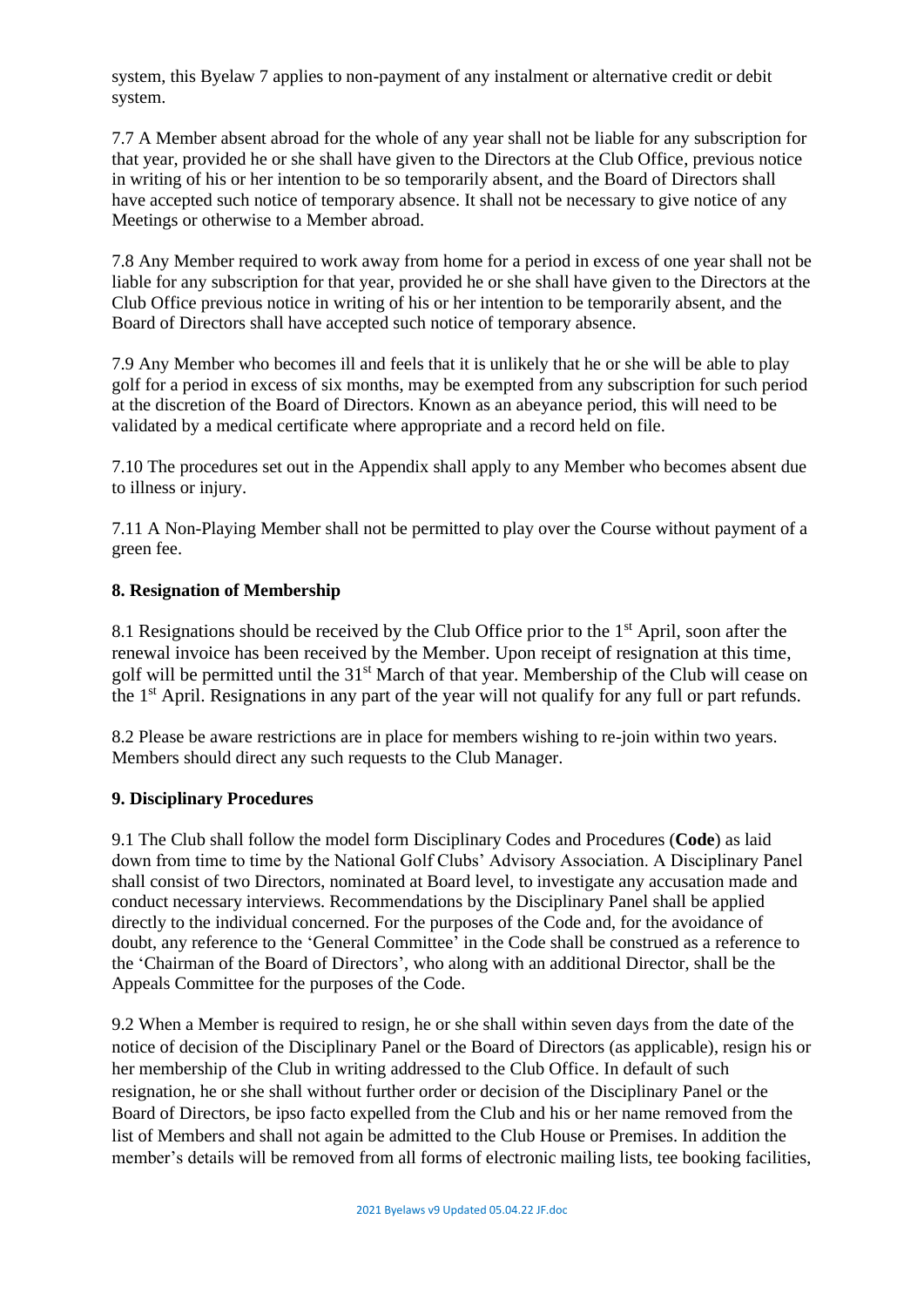bar card retention - settlement and any locker keys returned to the office. (Depending on the seriousness of expulsion the trolley shed code and changing room codes should be changed).

9.3 Being convicted of any arrestable offence or accepting a police caution for what would otherwise be an arrestable offence, shall be considered as misconduct for the purpose of the Code.

9.4 Any Member expelled in accordance with these Byelaws from the Club, or otherwise ceasing to be a Member, forfeits all right to use the facilities of the Club and to the Club's property or funds, or to any return of fees paid and remains liable for any outstanding subscriptions, fees or charges due from him at the date of expulsion.

9.5 No person whose membership has been terminated under this Byelaw 9, or who is for the time being suspended thereunder, shall be introduced as a visitor or guest of the Club.

#### **10. Handicaps**

10.1 Every Member who plays golf at the Club must, on joining, furnish the Golf Manager with full particulars of that Member's handicap, as applied by the World Handicap Index at any other club. This will not apply should that joining Member be new to golf and not be in receipt of an official handicap.

10.2 Every Member who plays golf at the Club shall forthwith give notice to the Golf Manager of any alteration in that Member's handicap. If that Member fails to do so, that Member shall be disqualified from all competitions until notification is given to the Golf Manager.

### **11. Competitions**

11.1 Competitions shall be held at such times and under such conditions as the Board of Directors shall from time to time determine and managed by the Golf Manager.

11.2 Competitors in Club Competitions have precedence, both in starting and through the green, over players in ordinary matches.

11.3 In all Club Competitions scores may only be taken by a fellow competitor/member with an official (WHI) handicap.

11.4 In any Competition, competitors must have their names entered before going out to play.

11.5 No Member whose annual or periodic subscription or levy is unpaid shall be eligible to participate in any Club Competition or to play either the Havers or Kirby course.

11.6 No Country Member shall be eligible to play in any knockout competition of any type.

11.7 Only Playing Members, Honorary Members and in certain cases non-full membership i.e. Flexible are eligible to win competitions as the Board of Directors shall from time to time prescribe. A complete list of eligibility for competitive golf can be found in the club office or within each membership category listed in a welcome pack.

11.8 Country Membership is now 50 miles away from Frinton G C. The distance to be determined by Google Maps, see clause (5.1 (b). Country Members are permitted to enter and win certain silverware competitions, a list of which can be obtained via the Golf Manager.

### **12. Catering**

12.1 All those eating and dining in the Club House shall abide by the Byelaws relating to Dress.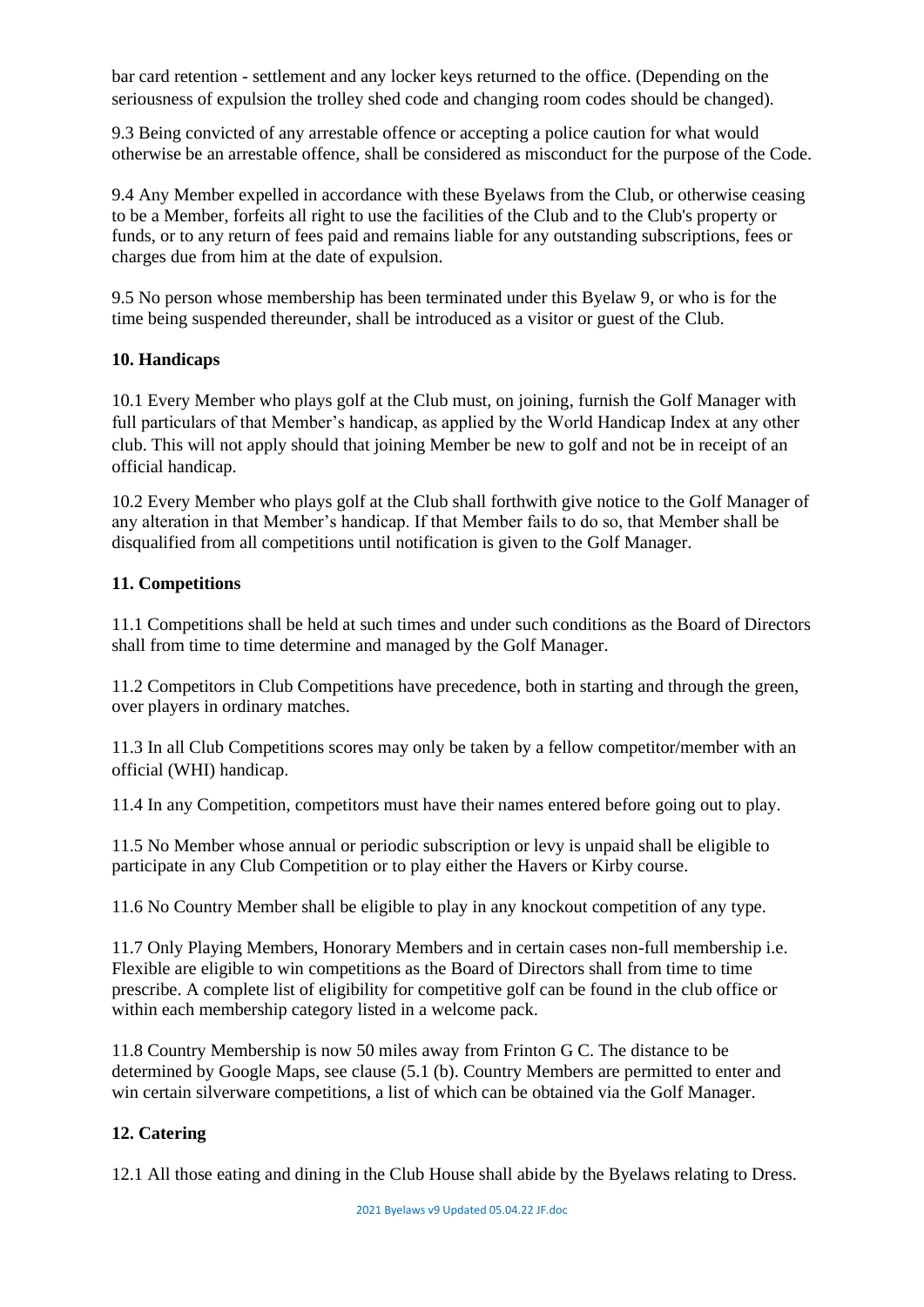12.2 No Member should enter the kitchen in order to speak with the Catering Manager or staff. An approach to a member of the bar staff or office should be made, who will in turn seek the availability of said persons.

### **13. Club and Bar opening hours**

13.1 The hours of opening and closing the Club House and the Bar hours shall be determined by the Board of Directors from time to time, Provided always that the Bar hours shall not exceed those laid down by the Licensing Act 2003, or any statute amending the same and shall comply with the Club's relevant club premises certificate or premises licence.

13.2 The Bar and Club House opening and closing hours shall be displayed in the Bar area.

13.3 Intoxicating liquor shall be supplied in the Club House to Members and to bona fide visitor's guests and persons admitted under Byelaw 16 hereof.

13.4 Intoxicating liquor may also be sold to persons who have paid a green fee and who intend to play or have played golf at the Club, but only during the period covered by the green fee.

13.5 No person shall be paid at the expense of the Club any commission, percentage or similar payment on or with reference to purchases of intoxicating liquor by the Club; nor shall any person directly or indirectly derive any pecuniary benefit from the supply or sale of intoxicating liquor by or on behalf of the Club to Members or visitors or guests, apart from any benefit accruing to the Club as a whole.

### **14. Dress**

14.1 The dress code for the Premises shall be such as shall be laid down and amended from time to time by the Board of Directors and displayed upon the notice boards in the changing rooms, Club House, website and Professional Shop.

14.2 The employees of the Club alone are responsible for policing of Club's dress code.

14.3 Members are requested to utilise the changing facilities provided and in particular not to change their shoes in the car parks.

### **15. Smoking**

No smoking shall be permitted in any building in the Club Premises or any place or places near to such building or buildings, as the Board of Directors may from time to time designate. This byelaw also applies to vaping.

### **16. Visitors and Guests**

16.1 Members may introduce guests to the Club House and Club Premises on a daily basis or for such longer periods and subject to such terms, conditions and restrictions, as the Board of Directors may from time to time decide.

16.2 No visitor or guest shall be introduced without his or her name and address and the name of the Member introducing him or her being entered in the visitor's book, kept for the purpose in the Club House.

16.3 A non-member may be introduced into the Club House and to the Course to a maximum of six visits in any one calendar year. This includes dining occasions such as Sunday Carvery, Saturday Dinners, but excludes special social and ticketed events.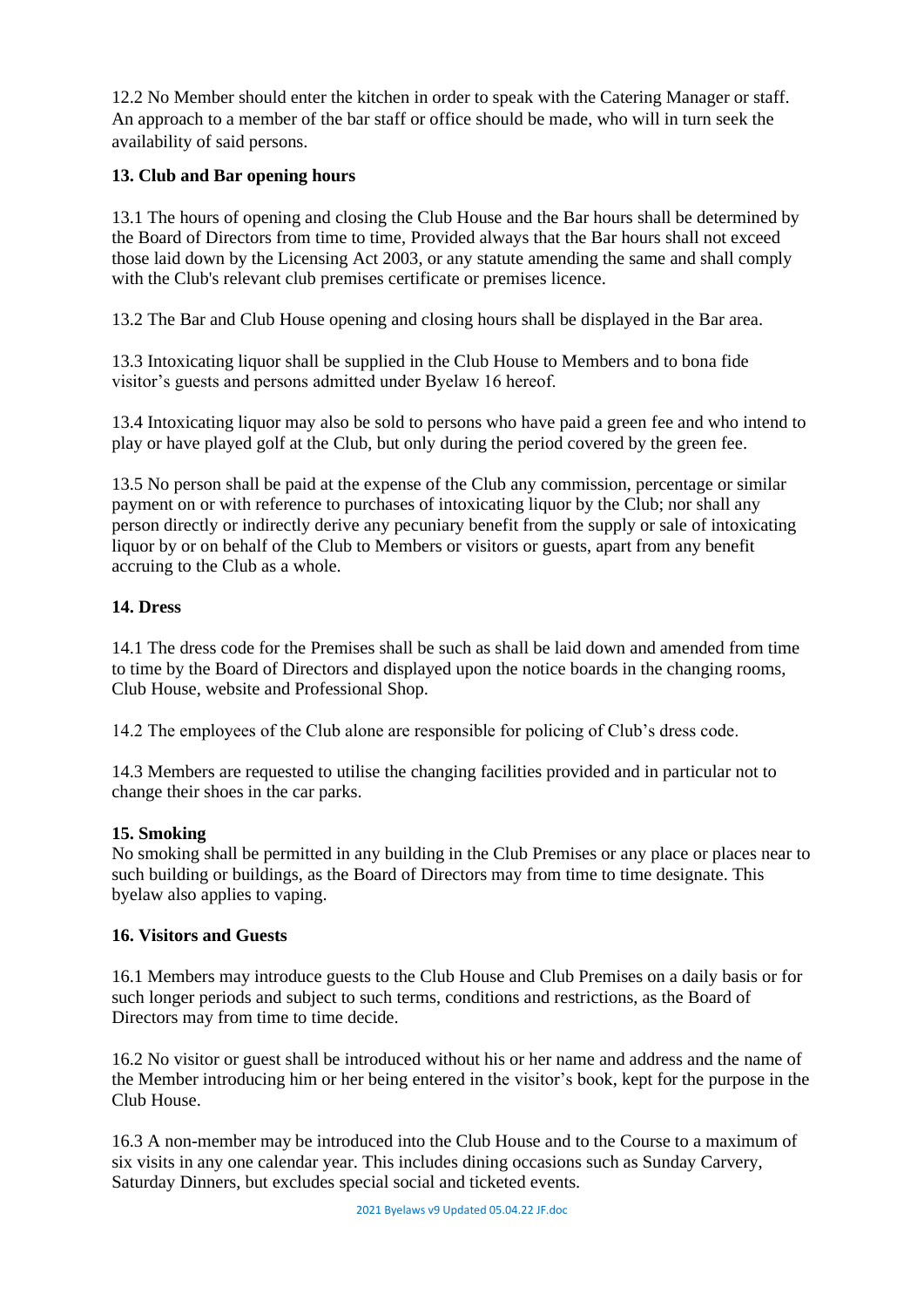16.4 The Member introducing a visitor or guest shall be responsible for his or her visitor or guest observing the Articles and these Byelaws for the time being in force and shall not leave the Club premises before his or her visitor or guest. In particular, no visitor or guest shall be introduced to the Club more frequently than shall be permitted by these Byelaws.

16.5 The Board of Directors may grant to members of recognised Golfing Societies or to visiting teams engaged in matches, either with the Club or with any other Golf Club or Society, the use of the Premises and Club House on such terms, conditions and restrictions as the Board of Directors may from time to time decide.

16.6 The Board of Directors may grant members of organisations and responsible persons use of the Club House for social functions, at such times and on such terms and conditions as the Board of Directors shall from time to time decide.

### **17. Green Fees**

All visitors must pay green fees as directed by the Board of Directors and, if playing the Havers course must be a competent golfer and preferably in possession of a World Handicap Index. All visitors paying green fees must register in the Professional's Shop or if closed register and pay green fees at the bar or office.

### **18. Public Footpaths**

Players are required to acknowledge the prior right of the public and generally to exercise great care in playing across the public footpaths and bridleways running from the 4th green through the  $10<sup>th</sup>$  and  $11<sup>th</sup>$  fairways of the Havers Course and  $2<sup>nd</sup>$  of the Kirby Course towards the Greenkeepers' sheds. In addition from the Havers 13th tee to the sea wall via 11th and 5th green's.

### **19. Junior Members**

### **19.1 General**

It is the policy of the Club to encourage Junior Membership and to provide an environment where Junior Members may learn and improve their golf and where best standards of behaviour and etiquette, both on and off the course, are to be engendered.

### **19.2 Play**

All new Junior Members without an official handicap shall be required to play only the Kirby Course until the Golf Manager shall decide that they are sufficiently competent to play on the Havers Course.

### **19.3 Times of Play**

The Captain's Committee shall determine times of play for Junior Members and these shall be displayed on the Junior Notice Board and in the Golf Professionals shop. All Junior Members must acquaint themselves with those times.

### **19.4 Access to Club House**

All Junior Members shall have full access to the Club House and use of the Club House facilities except:

(a) No Junior Member shall purchase or consume alcohol in the Club House.

(b) The House Committee shall from time to time lay down rules as to where Junior Members may eat food.

(c) No Junior shall be entitled to play any gaming machine at any time in the Club House.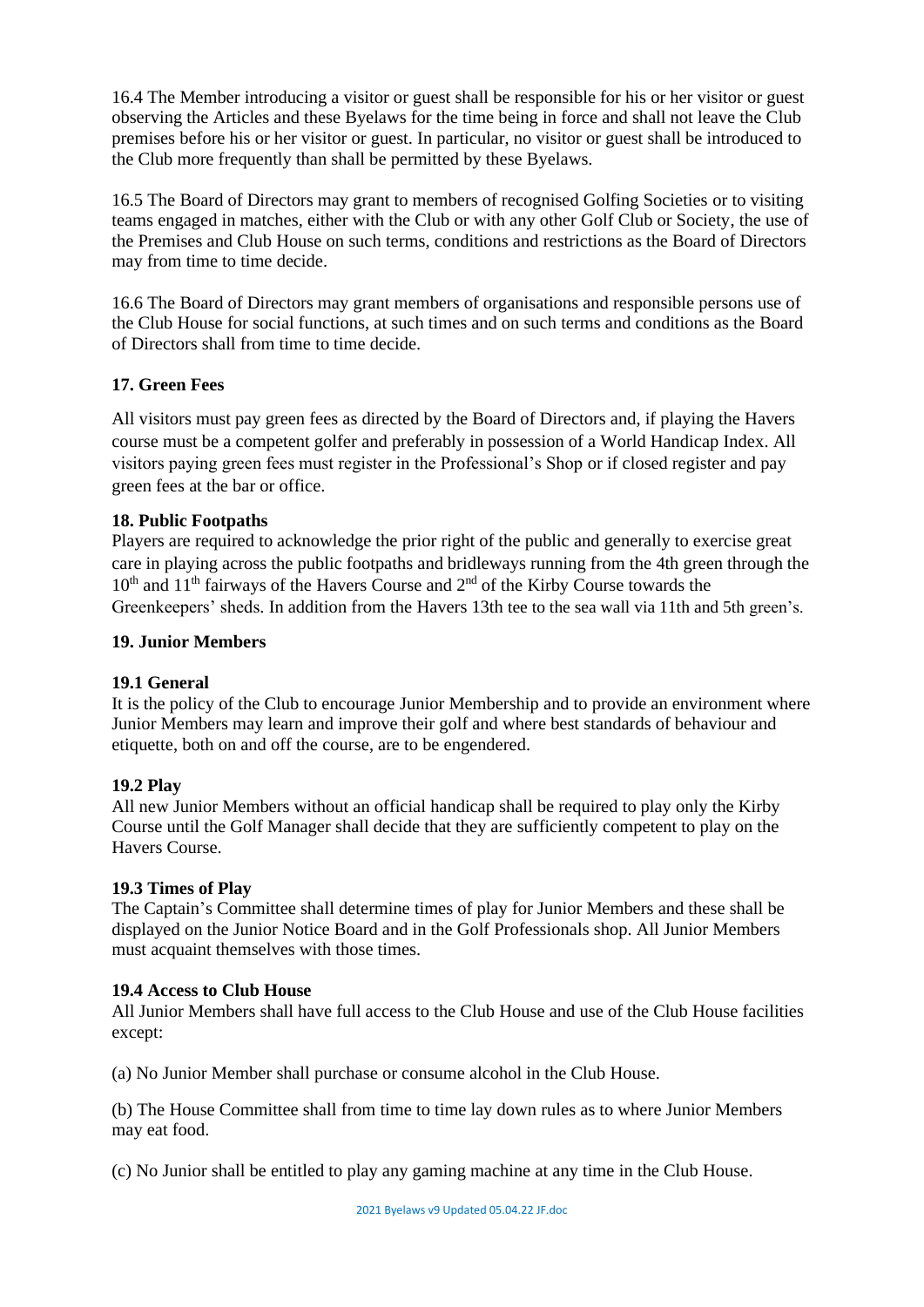#### **19.5 Guests**

Junior Members must not invite Non-Members under 18 years of age into the Club House without permission from the Golf Manager or a member of the Board of Directors.

19.6 All other Byelaws for the time being in force shall apply to Junior Members.

#### **20. Dogs**

Dogs must not be brought into the Club House (except assistance dogs used by persons with physical disabilities). Dogs are permitted on the Havers Course and the Kirby Course, except during Club competitions, provided that they are kept on a lead at all times.

#### **21. Mobile Phones**

Mobile phones may be used anywhere in the Club House provided that they are on 'silent' and not used for voice calls.

#### **22. Enforcement**

It will be the responsibility of the Front of House Manager anywhere in the Club House, and the Golf Manager and Assistant Professionals anywhere on the Courses, to require compliance with all Byelaws and to report all breaches to the Chairman or the chairman of the relevant Sub Committee. In their absence, the responsibility lies with the Club Office and any member of the Board of Directors.

#### **23. Rules of the Game**

The rules of the game shall be those adopted from time to time by the Royal and Ancient Golf Club of St Andrews, except as otherwise provided for by the Local Rules and Byelaws of the Club.

#### **24. Complaints**

All complaints shall be made in writing to the Club Office and shall, if necessary or if request be made, be submitted to the Board of Directors, whose decision shall be final. In no instance shall a servant of the Club be reprimanded directly by any Member.

### **25. General**

25.1 The Club shall not be responsible for any damage, injury or loss caused by acts or omissions of any Member or visitor. Any such Member or visitor shall indemnify the Club against any liability for such damage, injury or loss.

25.2 The Club shall not be responsible for any articles brought on to the Club premises by any member or visitor.

25.3 Members are not entitled to give instructions to Club staff as to the nature or performance of their duties, and any such matters must be referred to the Club Chairman or the Chairman of the relevant Sub-Committee.

25.4 Members must ensure that any entries made on social networking sites such as Facebook, YouTube, Twitter, Linkedin, blogs or any other form of social media, both personal and business related, are appropriate and do not damage the reputation of the Club, its members, customers, suppliers, or any employee.

25.5 It should be remembered that any business or personal usage that brings the Club, its Members, customers, suppliers, or any employee of the Club into disrepute is totally unacceptable and will be dealt with under the Club's Disciplinary Procedure.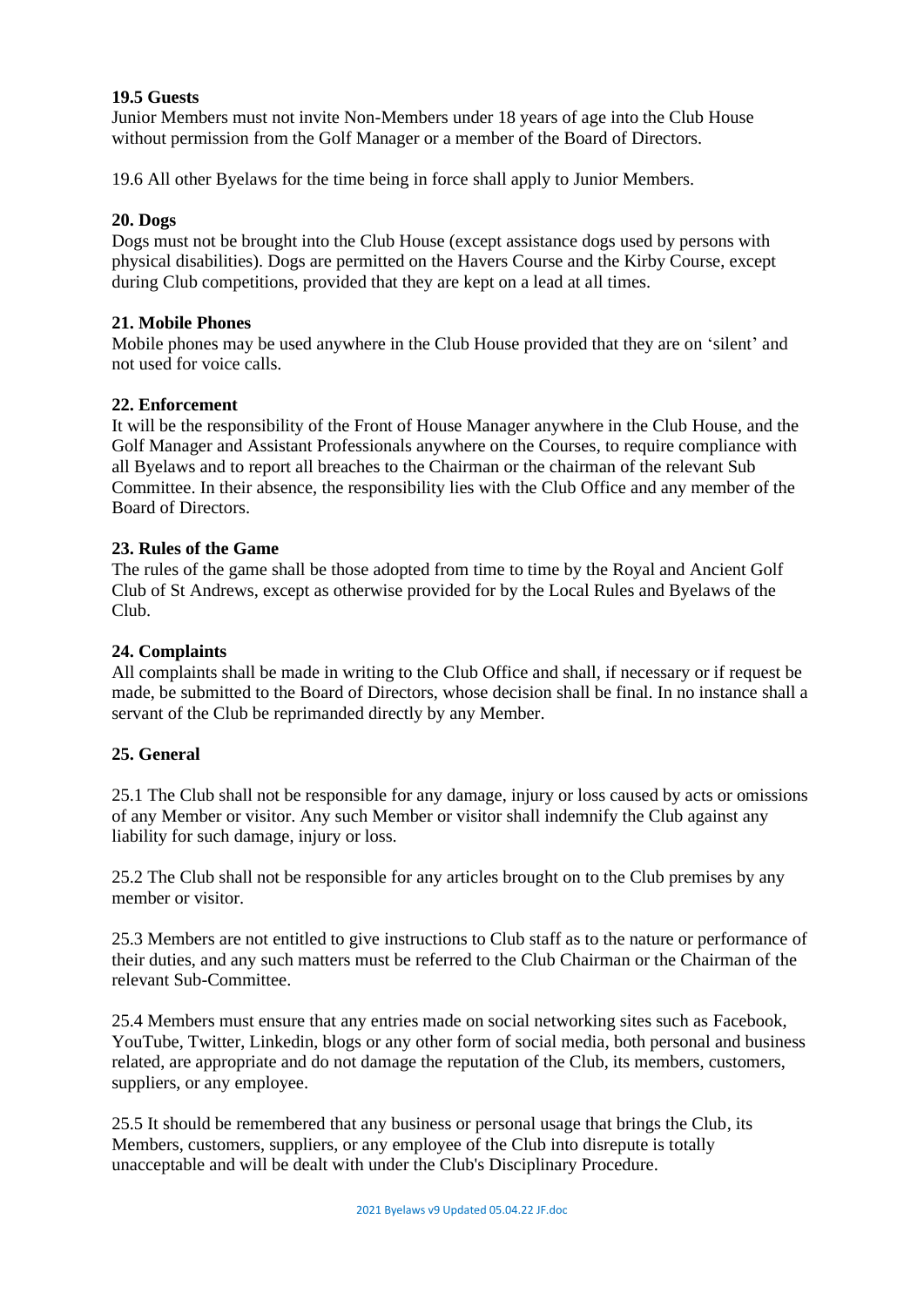25.6 No paper, notice or placard written or printed shall be exhibited in the Club House or on the Club premises, or in any way brought to the notice of Members, without the sanction of the Board of Directors.

25.7 No Member shall take away from the Club premises or damage or destroy any property of the Club.

25.8 Every Member shall pay every expense due to the Club, he or she may incur before leaving the Club premises.

25.9 No Member shall, except for professional services rendered at the request of the Board of Directors, receive any profit or emoluments from the funds or transactions of the Club.

25.10 Except where the context specifically requires otherwise, words importing the male gender shall include the female gender and vice versa, and words importing the singular number shall include the plural and vice versa.

25.11 Golfers are liable for damages caused to vehicles either being driven or parked in designated parking areas within the golf club property (*main car parks, chipping/bunker practice ground and greenkeepers parking area*). Incidents of damage caused by any errant play should be reported to the club officials and the owner of the vehicle as soon as possible.

### **26. Construction**

In these Byelaws:

26.1 References to the '**Articles**' are references to the Articles of Association of the Club for the time being.

26.2 Words and phrases defined in the Articles shall have the same meanings herein. If there be any inconsistency between these Byelaws and the Articles, the Articles shall prevail.

26.3 '**Candidate**' means an individual applying for membership of the Club.

26.4 '**Front of House Manager**' means such person who is employed by the Club as its front of house manager;

26.5 **'Golf Manager'** means such person who is employed by the Club as its golf professional and golf manager;

26.6 '**Honorary Post**' means either an Honorary Life Member or the Club Solicitor.

26.7 A reference in these Byelaws to a **Byelaw** is a reference to the relevant Byelaw of these Byelaws unless expressly provided.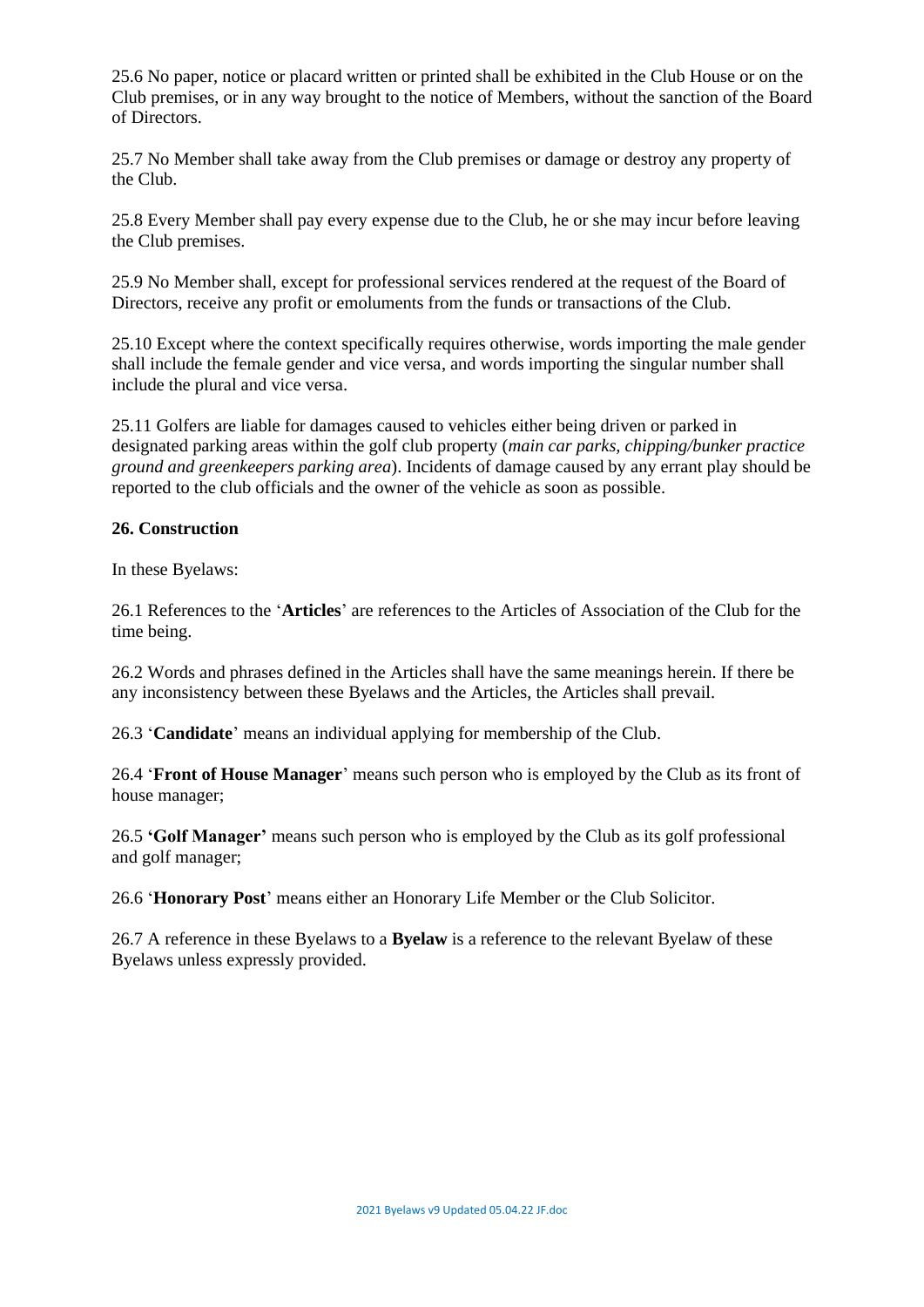### **Appendix – Injury Absence Procedures**

Current Club rule 7.9 & 7.10 states:

# *Any Member who becomes ill and feels that is unlikely that he or she will be able to play golf for a period in excess of six months may be exempted from any subscription for such period at the discretion of the Membership Committee/board.*

1. All applications MUST be supported by written medical evidence by a GP or consultant and must include the minimum period of 6 months.

2. A member having paid their annual subscription and is now unable to play having provided the written medical confirmation would automatically change to a Social Membership. The total number of months the member is unable to play are held in abeyance until such time they are able to resume playing again. When able to play golf again the number of months in abeyance are then taken into account.

3. It should be stressed that no cash refund of subscriptions is permitted.

4. Should applications be made at the start of the subscription year, the member would pay a Social Membership subscription. When able to play again the member would pay a pro rata membership subscription of the playing category prior to illness.

5. Members who pay by Direct Debit (*Fairway Credit*) would pay a Social Membership subscription and when able to play again would pay a Direct Debit pro rata Playing Membership subscription taking into account the Social Membership subscription already paid.

6. This scheme is operated by the Office Manager and Club Manager. In only exceptional circumstances would they refer applications, initially to the Membership Committee or Board of Directors. Any lesser period of sickness for abeyance will strictly be at the discretion of the Board of Directors.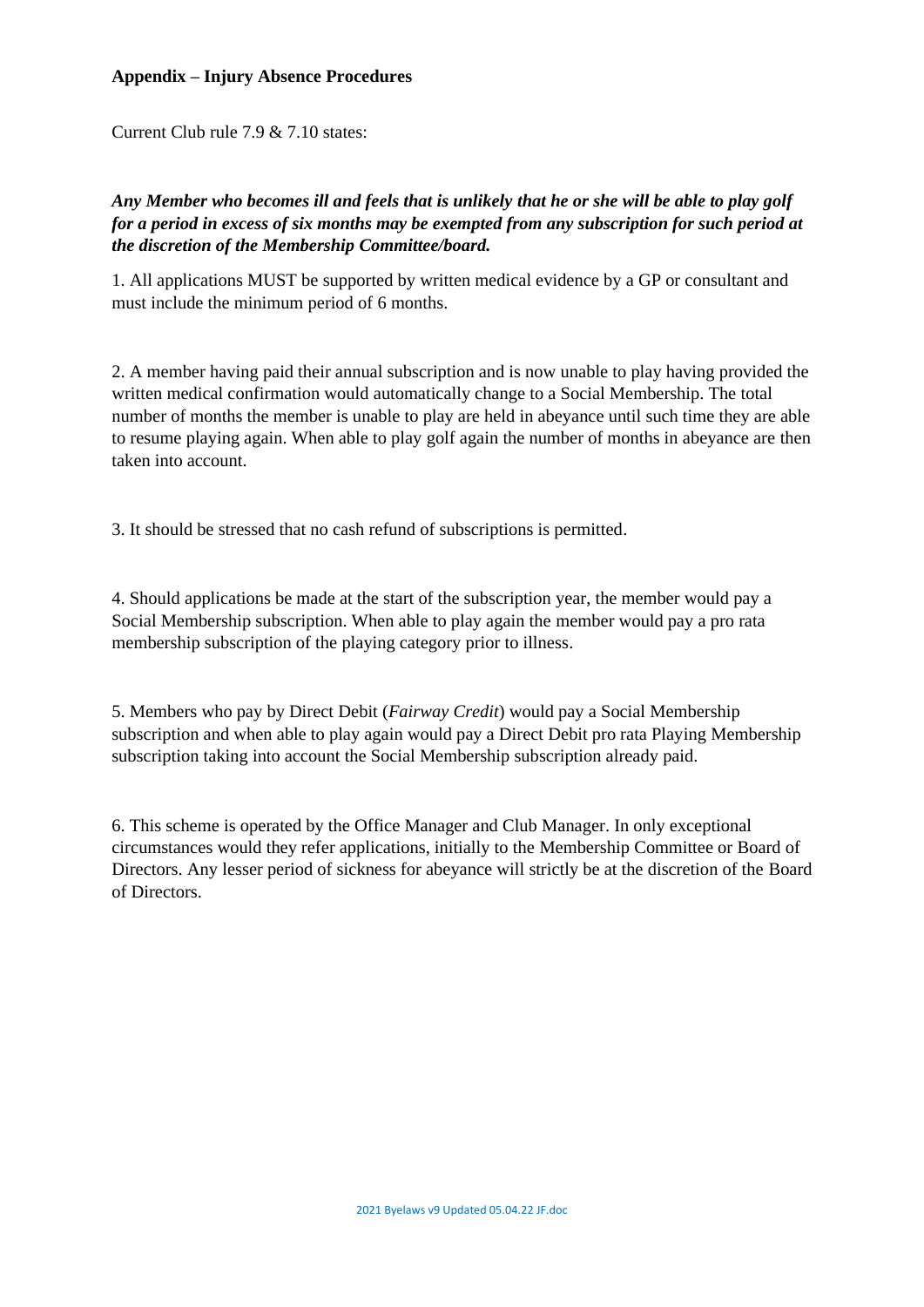# **PROCEDURE FOR ELECTION OF PRESIDENT**



The procedure for the election of President at Frinton Golf Club since 1991 and is operated on a ballot basis. Eligible to vote are current and past Captains, past Presidents, past Chairmen and the current Directors on the Board at the time of ballot (ref *3.2.b of the byelaws*).

The procedure therefore is as follows:

a. The Captain will write to all current and past Club Captains, past Chairmen and current Directors asking for their nominations. Any nominations made must have a proposer and seconder and have the approval of the nominee. A closing date will also be set for nominations.

b. The nominees need not be past Captains.

c. Once all nominations are received, the Captain will send to all of the above a voting paper showing details of the nominees, their proposers and seconders. A closing date for voting will also be set.

d. Once these initial voting papers are returned the Captain should announce the two nominees with the most votes who will go forward for a second and final ballot. All candidates for President will be informed of the shortlist. A second ballot will now be conducted.

e. The nominee with the most votes in the second ballot held will be declared the new President of the club. (There are no procedures for a tied vote and one way of overcoming this could be the candidate with the most votes in the first ballot). Failing that and if necessary a third ballot will be conducted.

f. It is suggested a sensible time frame of perhaps two weeks between the two ballots should be allowed.

g. The outcome of the election process would need to be ratified by the members at the forthcoming Annual General Meeting.